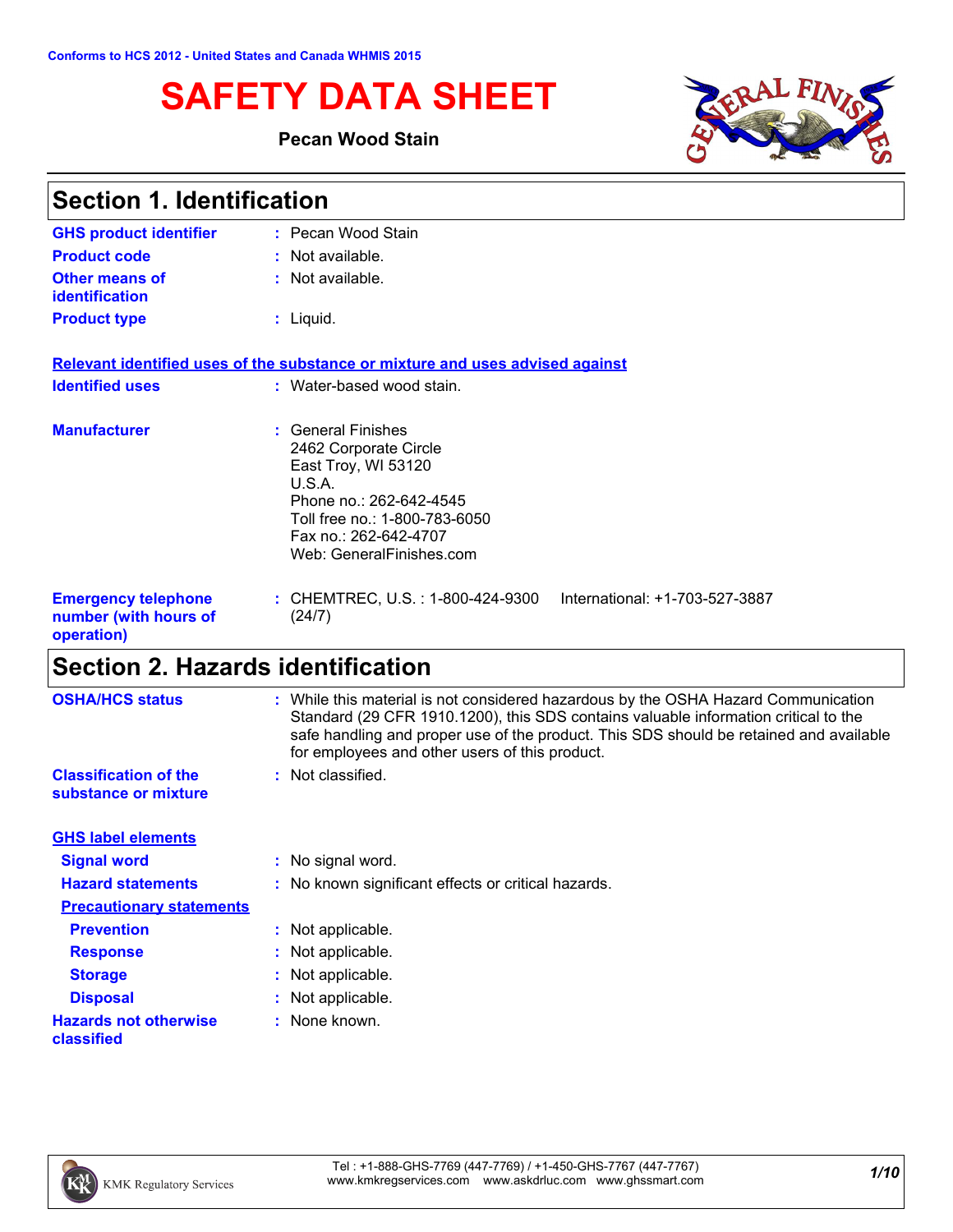

# **Section 3. Composition/information on ingredients**

**Substance/mixture :**

- Mixture
- **Other means of identification**
- **:** Not available.
- Propane-1,2-diol ≥1 ≤3 57-55-6 **Ingredient name % CAS number**

Any concentration shown as a range is to protect confidentiality or is due to batch variation.

**There are no additional ingredients present which, within the current knowledge of the supplier and in the concentrations applicable, are classified as hazardous to health or the environment and hence require reporting in this section.**

**Occupational exposure limits, if available, are listed in Section 8.**

# **Section 4. First aid measures**

**Description of necessary first aid measures**

| <b>Eye contact</b>  | : Immediately flush eyes with plenty of water, occasionally lifting the upper and lower<br>eyelids. Check for and remove any contact lenses. Get medical attention if irritation<br>occurs.                                                                                                                                                            |
|---------------------|--------------------------------------------------------------------------------------------------------------------------------------------------------------------------------------------------------------------------------------------------------------------------------------------------------------------------------------------------------|
| <b>Inhalation</b>   | : Remove victim to fresh air and keep at rest in a position comfortable for breathing. Get<br>medical attention if symptoms occur.                                                                                                                                                                                                                     |
| <b>Skin contact</b> | : Flush contaminated skin with plenty of water. Get medical attention if symptoms occur.                                                                                                                                                                                                                                                               |
| <b>Ingestion</b>    | : Wash out mouth with water. Remove victim to fresh air and keep at rest in a position<br>comfortable for breathing. If material has been swallowed and the exposed person is<br>conscious, give small quantities of water to drink. Do not induce vomiting unless<br>directed to do so by medical personnel. Get medical attention if symptoms occur. |

#### **Most important symptoms/effects, acute and delayed**

| <b>Potential acute health effects</b> |                                                     |  |  |  |
|---------------------------------------|-----------------------------------------------------|--|--|--|
| Eye contact                           | : No known significant effects or critical hazards. |  |  |  |
| <b>Inhalation</b>                     | : No known significant effects or critical hazards. |  |  |  |
| <b>Skin contact</b>                   | : No known significant effects or critical hazards. |  |  |  |
| <b>Ingestion</b>                      | : No known significant effects or critical hazards. |  |  |  |
| Over-exposure signs/symptoms          |                                                     |  |  |  |
| Eye contact                           | : No known significant effects or critical hazards. |  |  |  |
| <b>Inhalation</b>                     | : No known significant effects or critical hazards. |  |  |  |
| <b>Skin contact</b>                   | : No known significant effects or critical hazards. |  |  |  |
| <b>Ingestion</b>                      | : No known significant effects or critical hazards. |  |  |  |

#### **Indication of immediate medical attention and special treatment needed, if necessary**

| <b>Notes to physician</b>         | : Treat symptomatically. Contact poison treatment specialist immediately if large<br>quantities have been ingested or inhaled. |
|-----------------------------------|--------------------------------------------------------------------------------------------------------------------------------|
| <b>Specific treatments</b>        | : No specific treatment.                                                                                                       |
| <b>Protection of first-aiders</b> | No action shall be taken involving any personal risk or without suitable training.                                             |

#### **See toxicological information (Section 11)**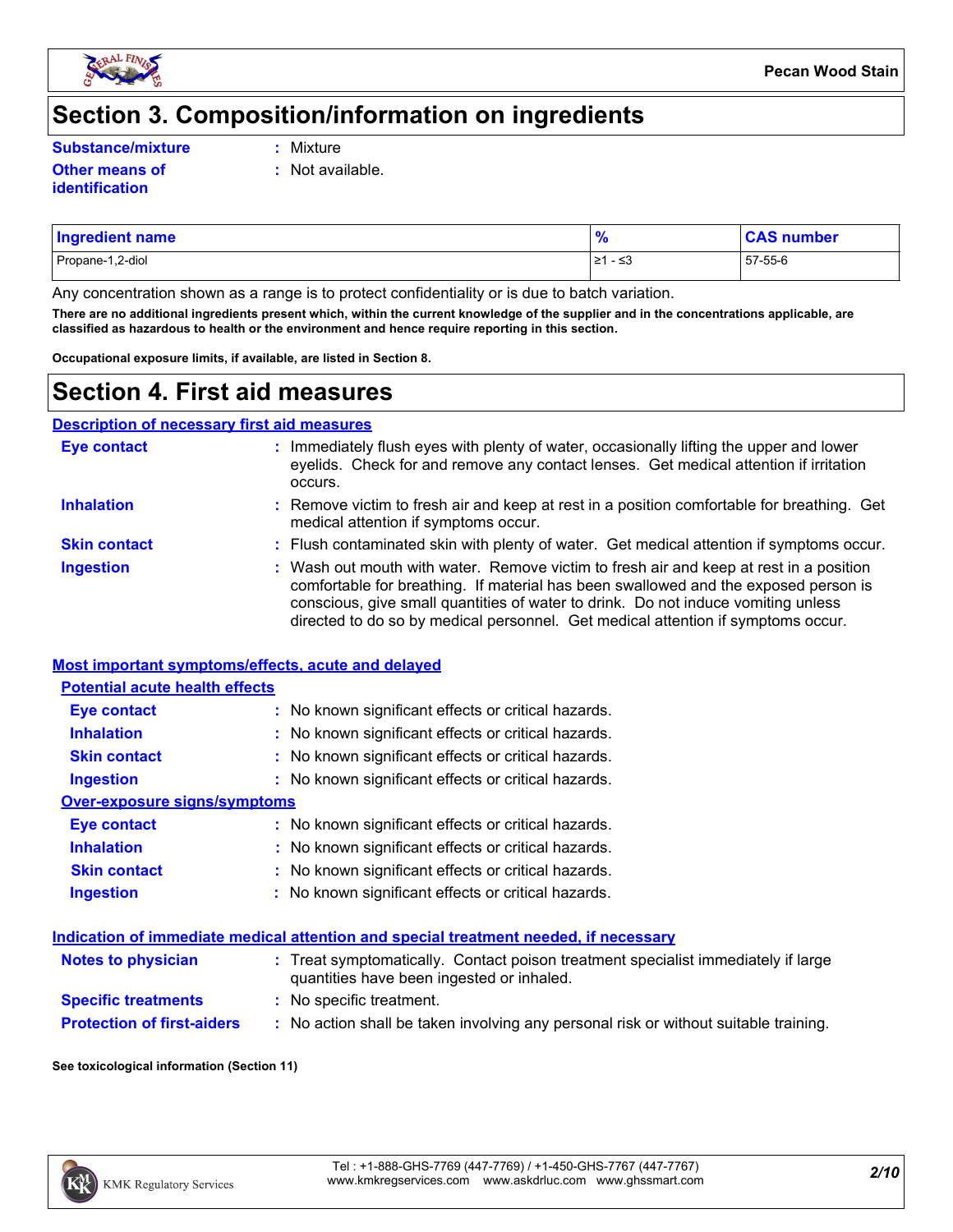

# **Section 5. Fire-fighting measures**

| <b>Extinguishing media</b>                               |                                                                                                                                                                                                     |
|----------------------------------------------------------|-----------------------------------------------------------------------------------------------------------------------------------------------------------------------------------------------------|
| <b>Suitable extinguishing</b><br>media                   | $\therefore$ In case of fire, use water spray (fog), foam, dry chemical or CO <sub>2</sub> .                                                                                                        |
| <b>Unsuitable extinguishing</b><br>media                 | : None known.                                                                                                                                                                                       |
| <b>Specific hazards arising</b><br>from the chemical     | : In a fire or if heated, a pressure increase will occur and the container may burst.                                                                                                               |
| <b>Hazardous thermal</b><br>decomposition products       | : Decomposition products may include the following materials:<br>carbon dioxide<br>carbon monoxide                                                                                                  |
| <b>Special protective actions</b><br>for fire-fighters   | : Promptly isolate the scene by removing all persons from the vicinity of the incident if<br>there is a fire. No action shall be taken involving any personal risk or without suitable<br>training. |
| <b>Special protective</b><br>equipment for fire-fighters | : Fire-fighters should wear appropriate protective equipment and self-contained breathing<br>apparatus (SCBA) with a full face-piece operated in positive pressure mode.                            |

# **Section 6. Accidental release measures**

| <b>Personal precautions, protective equipment and emergency procedures</b> |  |                                                                                                                                                                                                                                                                                                                                                                                                                                                                                                                                                                                            |
|----------------------------------------------------------------------------|--|--------------------------------------------------------------------------------------------------------------------------------------------------------------------------------------------------------------------------------------------------------------------------------------------------------------------------------------------------------------------------------------------------------------------------------------------------------------------------------------------------------------------------------------------------------------------------------------------|
| For non-emergency<br>personnel                                             |  | : No action shall be taken involving any personal risk or without suitable training.<br>Evacuate surrounding areas. Keep unnecessary and unprotected personnel from<br>entering. Do not touch or walk through spilled material. Put on appropriate personal<br>protective equipment.                                                                                                                                                                                                                                                                                                       |
| For emergency responders :                                                 |  | If specialized clothing is required to deal with the spillage, take note of any information in<br>Section 8 on suitable and unsuitable materials. See also the information in "For non-<br>emergency personnel".                                                                                                                                                                                                                                                                                                                                                                           |
| <b>Environmental precautions</b>                                           |  | : Avoid dispersal of spilled material and runoff and contact with soil, waterways, drains<br>and sewers. Inform the relevant authorities if the product has caused environmental<br>pollution (sewers, waterways, soil or air).                                                                                                                                                                                                                                                                                                                                                            |
| <b>Methods and materials for containment and cleaning up</b>               |  |                                                                                                                                                                                                                                                                                                                                                                                                                                                                                                                                                                                            |
| <b>Spill</b>                                                               |  | : Stop leak if without risk. Move containers from spill area. Prevent entry into sewers,<br>water courses, basements or confined areas. Wash spillages into an effluent treatment<br>plant or proceed as follows. Contain and collect spillage with non-combustible,<br>absorbent material e.g. sand, earth, vermiculite or diatomaceous earth and place in<br>container for disposal according to local regulations (see Section 13). Dispose of via a<br>licensed waste disposal contractor. Note: see Section 1 for emergency contact<br>information and Section 13 for waste disposal. |

# **Section 7. Handling and storage**

#### **Precautions for safe handling**

| <b>Protective measures</b>                       | : Put on appropriate personal protective equipment (see Section 8).                                                                                                                                                                                                    |
|--------------------------------------------------|------------------------------------------------------------------------------------------------------------------------------------------------------------------------------------------------------------------------------------------------------------------------|
| <b>Advice on general</b><br>occupational hygiene | : Eating, drinking and smoking should be prohibited in areas where this material is<br>handled, stored and processed. Workers should wash hands and face before eating,<br>drinking and smoking. See also Section 8 for additional information on hygiene<br>measures. |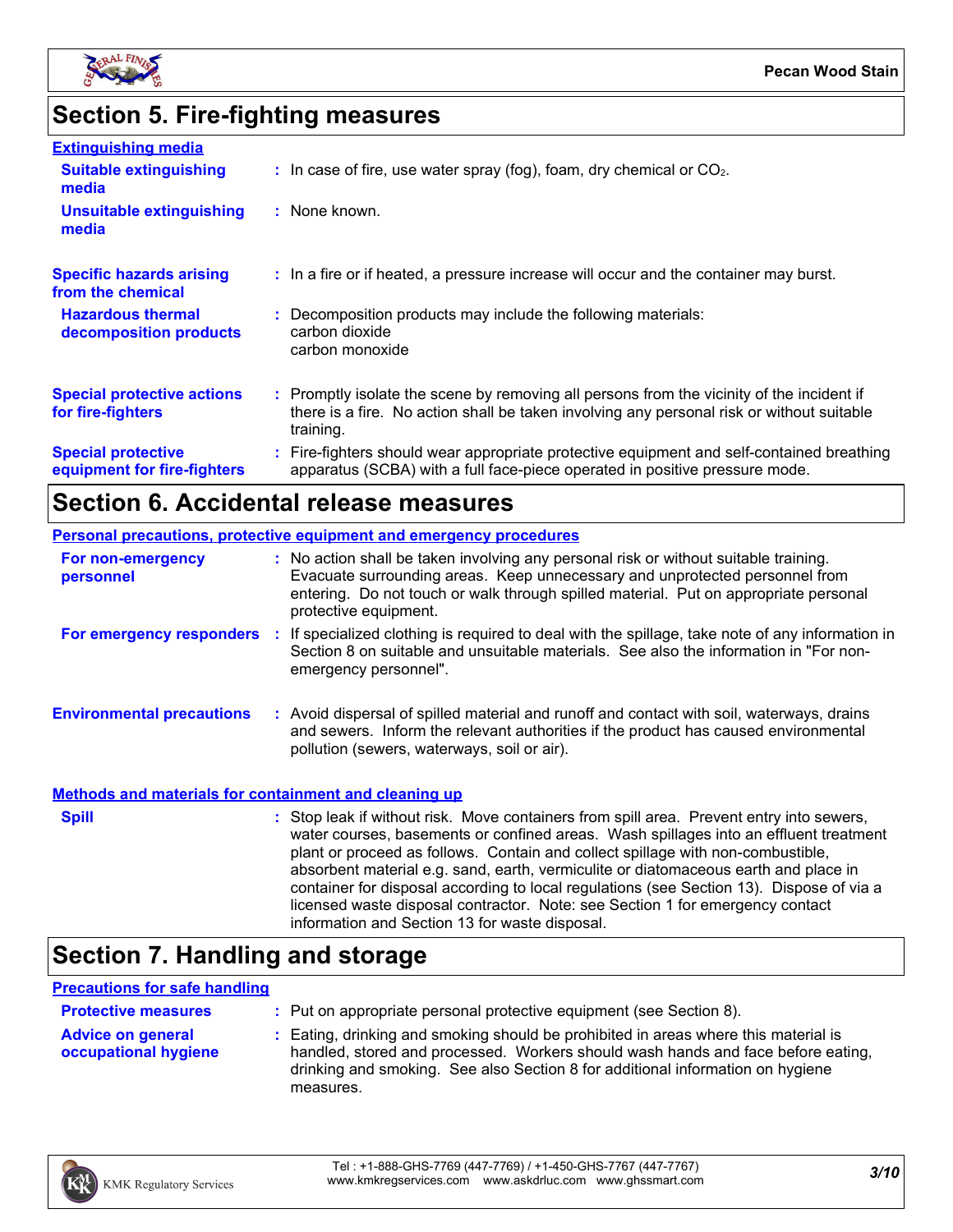

# **Section 7. Handling and storage**

| <b>Conditions for safe storage,</b> | : Store in accordance with local regulations. Store in original container protected from  |
|-------------------------------------|-------------------------------------------------------------------------------------------|
| including any                       | direct sunlight in a dry, cool and well-ventilated area, away from incompatible materials |
| <i>incompatibilities</i>            | (see Section 10) and food and drink. Keep container tightly closed and sealed until       |
|                                     | ready for use. Containers that have been opened must be carefully resealed and kept       |
|                                     | upright to prevent leakage. Do not store in unlabeled containers. Use appropriate         |
|                                     | containment to avoid environmental contamination. See Section 10 for incompatible         |
|                                     | materials before handling or use.                                                         |

# **Section 8. Exposure controls/personal protection**

#### **Control parameters**

### **United States**

#### **Occupational exposure limits**

| Ingredient name  | <b>Exposure limits</b>                                                    |
|------------------|---------------------------------------------------------------------------|
| Propane-1,2-diol | AIHA WEEL (United States, 10/2011).<br>TWA: 10 mg/m <sup>3</sup> 8 hours. |

#### **Canada**

#### **Occupational exposure limits**

| <b>Ingredient name</b> | <b>Exposure limits</b>                                                                                                                                                                                          |
|------------------------|-----------------------------------------------------------------------------------------------------------------------------------------------------------------------------------------------------------------|
| Propane-1,2-diol       | CA Ontario Provincial (Canada, 7/2015).<br>TWA: 10 mg/m <sup>3</sup> 8 hours. Form: Aerosol only<br>TWA: 155 mg/m <sup>3</sup> 8 hours. Form: Vapor and aerosol<br>TWA: 50 ppm 8 hours. Form: Vapor and aerosol |

| <b>Appropriate engineering</b><br><b>controls</b> | : Good general ventilation should be sufficient to control worker exposure to airborne<br>contaminants.                                                          |
|---------------------------------------------------|------------------------------------------------------------------------------------------------------------------------------------------------------------------|
| <b>Environmental exposure</b><br><b>controls</b>  | : Emissions from ventilation or work process equipment should be checked to ensure<br>they comply with the requirements of environmental protection legislation. |

| <b>Individual protection measures</b> |                                                                                                                                                                                                                                                                                                                                                                                                   |
|---------------------------------------|---------------------------------------------------------------------------------------------------------------------------------------------------------------------------------------------------------------------------------------------------------------------------------------------------------------------------------------------------------------------------------------------------|
| <b>Hygiene measures</b>               | : Wash hands, forearms and face thoroughly after handling chemical products, before<br>eating, smoking and using the lavatory and at the end of the working period.<br>Appropriate techniques should be used to remove potentially contaminated clothing.<br>Wash contaminated clothing before reusing. Ensure that eyewash stations and safety<br>showers are close to the workstation location. |
| <b>Eye/face protection</b>            | : Safety eyewear complying with an approved standard should be used when a risk<br>assessment indicates this is necessary to avoid exposure to liquid splashes, mists,<br>gases or dusts. If contact is possible, the following protection should be worn, unless<br>the assessment indicates a higher degree of protection: safety glasses with side-shields.                                    |
| <b>Skin protection</b>                |                                                                                                                                                                                                                                                                                                                                                                                                   |
| <b>Hand protection</b>                | : Chemical-resistant, impervious gloves complying with an approved standard should be<br>worn at all times when handling chemical products if a risk assessment indicates this is<br>necessary.                                                                                                                                                                                                   |
| <b>Body protection</b>                | : Personal protective equipment for the body should be selected based on the task being<br>performed and the risks involved and should be approved by a specialist before<br>handling this product.                                                                                                                                                                                               |
| <b>Other skin protection</b>          | : Appropriate footwear and any additional skin protection measures should be selected<br>based on the task being performed and the risks involved and should be approved by a<br>specialist before handling this product.                                                                                                                                                                         |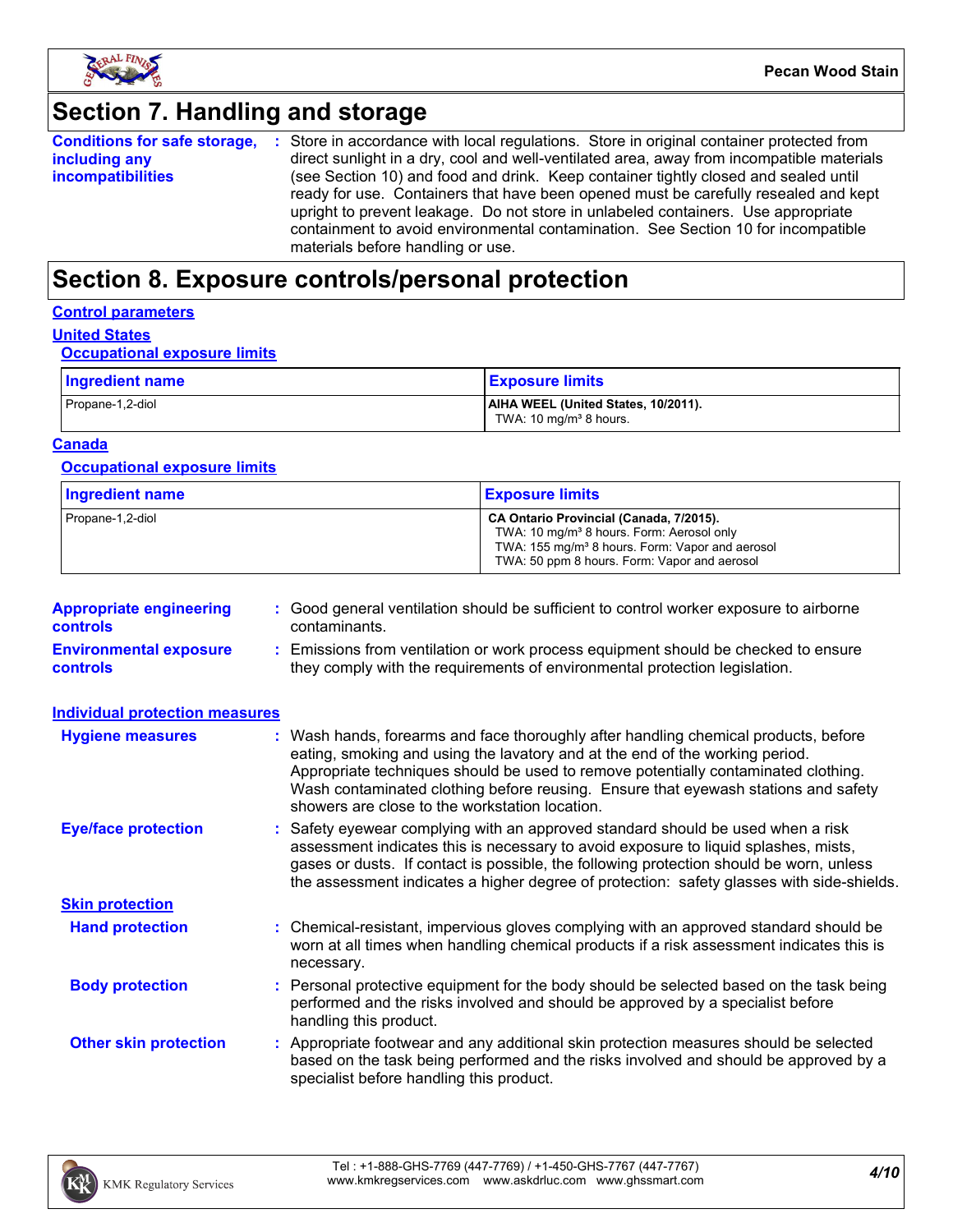

### **Section 8. Exposure controls/personal protection**

Based on the hazard and potential for exposure, select a respirator that meets the appropriate standard or certification. Respirators must be used according to a respiratory protection program to ensure proper fitting, training, and other important aspects of use.

# **Section 9. Physical and chemical properties**

| <b>Appearance</b>                                 |    |                     |
|---------------------------------------------------|----|---------------------|
| <b>Physical state</b>                             |    | Liquid. [Viscous.]  |
| <b>Color</b>                                      |    | Brown.              |
| Odor                                              |    | Not available.      |
| <b>Odor threshold</b>                             |    | Not available.      |
| рH                                                |    | 8 to 9              |
| <b>Melting point</b>                              |    | Not available.      |
| <b>Boiling point</b>                              |    | Not available.      |
| <b>Flash point</b>                                |    | Not available.      |
| <b>Evaporation rate</b>                           |    | Not available.      |
| <b>Flammability (solid, gas)</b>                  |    | Not available.      |
| Lower and upper explosive<br>(flammable) limits   |    | Not available.      |
| <b>Vapor pressure</b>                             |    | Not available.      |
| <b>Vapor density</b>                              |    | Not available.      |
| <b>Relative density</b>                           |    | 1.04                |
| <b>Solubility</b>                                 |    | : Soluble in water. |
| <b>Partition coefficient: n-</b><br>octanol/water |    | Not available.      |
| <b>Auto-ignition temperature</b>                  |    | Not available.      |
| <b>Decomposition temperature</b>                  |    | Not available.      |
| <b>Viscosity</b>                                  |    | Not available.      |
| <b>VOC content</b>                                |    | 156.163 g/L         |
| Flow time (ISO 2431)                              | ř. | Not available.      |

# **Section 10. Stability and reactivity**

| <b>Reactivity</b>                            | : No specific test data related to reactivity available for this product or its ingredients.              |
|----------------------------------------------|-----------------------------------------------------------------------------------------------------------|
| <b>Chemical stability</b>                    | : The product is stable.                                                                                  |
| <b>Possibility of hazardous</b><br>reactions | : Under normal conditions of storage and use, hazardous reactions will not occur.                         |
| <b>Conditions to avoid</b>                   | : Protect from freezing.                                                                                  |
| <b>Incompatible materials</b>                | : Reactive or incompatible with the following materials: oxidizing materials.                             |
| <b>Hazardous decomposition</b><br>products   | : Under normal conditions of storage and use, hazardous decomposition products should<br>not be produced. |

*5/10* Tel : +1-888-GHS-7769 (447-7769) / +1-450-GHS-7767 (447-7767) www.kmkregservices.com www.askdrluc.com www.ghssmart.com

**Respiratory protection :**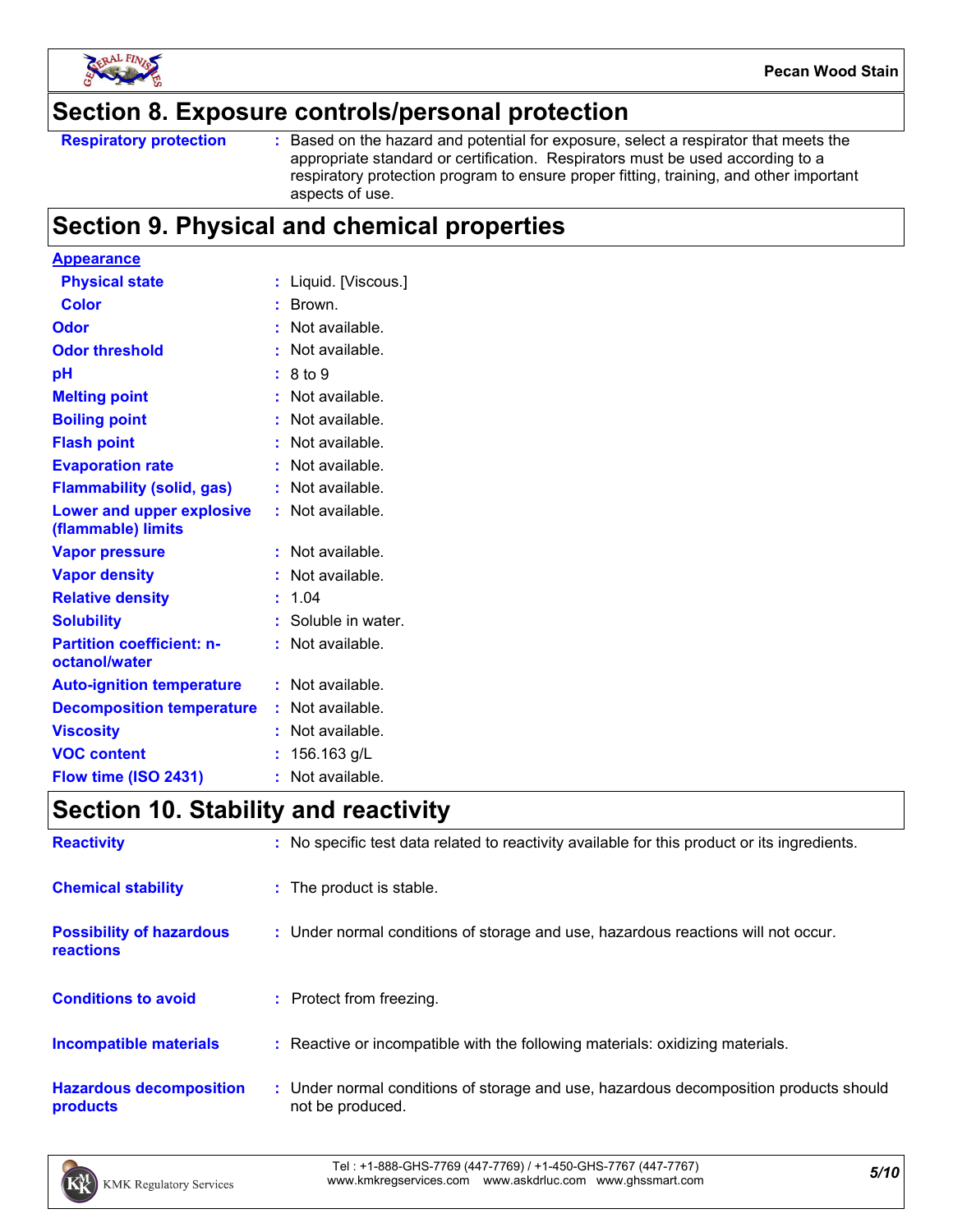

# **Section 11. Toxicological information**

#### **Information on toxicological effects**

#### **Acute toxicity**

| <b>Product/ingredient name</b> | Result                   | <b>Species</b> | <b>Dose</b>            | <b>Exposure</b> |
|--------------------------------|--------------------------|----------------|------------------------|-----------------|
| Propane-1,2-diol               | LD50 Dermal<br>LD50 Oral | Rabbit<br>Rat  | 20800 mg/kg<br>20 g/kg |                 |

#### **Irritation/Corrosion**

| <b>Product/ingredient name</b> | <b>Result</b>                                | <b>Species</b>   | <b>Score</b> | <u>  Exposure</u>         | <b>Observation</b> |
|--------------------------------|----------------------------------------------|------------------|--------------|---------------------------|--------------------|
| Propane-1,2-diol               | Eves - Mild irritant<br>Eves - Mild irritant | Rabbit<br>Rabbit |              | 24 hours 500 mg<br>100 mg |                    |
|                                |                                              |                  |              |                           |                    |

#### **Sensitization**

There is no data available.

#### **Mutagenicity**

There is no data available.

#### **Carcinogenicity**

There is no data available.

#### **Reproductive toxicity**

There is no data available.

#### **Teratogenicity**

There is no data available.

#### **Specific target organ toxicity (single exposure)**

There is no data available.

#### **Specific target organ toxicity (repeated exposure)**

There is no data available.

#### **Aspiration hazard**

There is no data available.

| Information on the likely<br>routes of exposure | : Dermal contact. Eye contact. Inhalation. Ingestion. |
|-------------------------------------------------|-------------------------------------------------------|
| <b>Potential acute health effects</b>           |                                                       |
| Eye contact                                     | : No known significant effects or critical hazards.   |
| <b>Inhalation</b>                               | : No known significant effects or critical hazards.   |
| <b>Skin contact</b>                             | : No known significant effects or critical hazards.   |

#### **Ingestion :** No known significant effects or critical hazards.

|                     | Symptoms related to the physical, chemical and toxicological characteristics |
|---------------------|------------------------------------------------------------------------------|
| <b>Eve contact</b>  | : No known significant effects or critical hazards.                          |
| <b>Inhalation</b>   | : No known significant effects or critical hazards.                          |
| <b>Skin contact</b> | : No known significant effects or critical hazards.                          |

#### **Ingestion** No known significant effects or critical hazards. **:**

#### **Delayed and immediate effects and also chronic effects from short and long term exposure**

| <b>Short term exposure</b>                   |                                                     |
|----------------------------------------------|-----------------------------------------------------|
| <b>Potential immediate</b><br><b>effects</b> | : No known significant effects or critical hazards. |
| <b>Potential delayed effects</b>             | : No known significant effects or critical hazards. |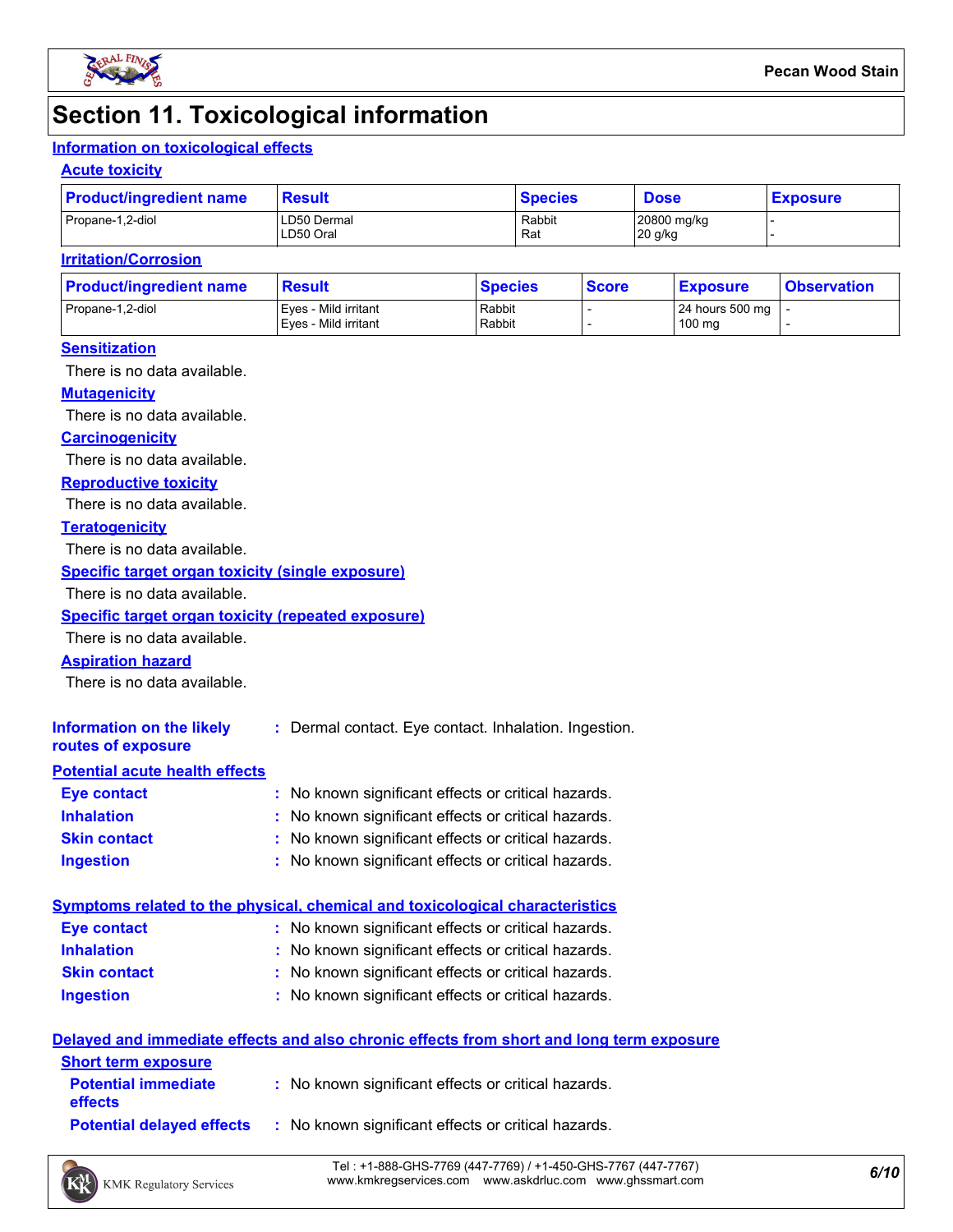

# **Section 11. Toxicological information**

| <b>Long term exposure</b>               |                                                     |
|-----------------------------------------|-----------------------------------------------------|
| <b>Potential immediate</b><br>effects   | : No known significant effects or critical hazards. |
| <b>Potential delayed effects</b>        | : No known significant effects or critical hazards. |
| <b>Potential chronic health effects</b> |                                                     |
| <b>General</b>                          | : No known significant effects or critical hazards. |
| <b>Carcinogenicity</b>                  | : No known significant effects or critical hazards. |
| <b>Mutagenicity</b>                     | : No known significant effects or critical hazards. |
| <b>Teratogenicity</b>                   | : No known significant effects or critical hazards. |
| <b>Developmental effects</b>            | : No known significant effects or critical hazards. |
| <b>Fertility effects</b>                | : No known significant effects or critical hazards. |

#### **Numerical measures of toxicity**

#### **Acute toxicity estimates**

There is no data available.

# **Section 12. Ecological information**

#### **Toxicity**

| <b>Product/ingredient name</b> | <b>Result</b>                       | <b>Species</b>                   | <b>Exposure</b> |
|--------------------------------|-------------------------------------|----------------------------------|-----------------|
| Propane-1,2-diol               | Acute EC50 >110 ppm Fresh water     | Daphnia - Daphnia magna          | 48 hours        |
|                                | Acute LC50 1020000 µg/L Fresh water | Crustaceans - Ceriodaphnia dubia | 48 hours        |
|                                | Acute LC50 710000 ug/L Fresh water  | Fish - Pimephales promelas       | 96 hours        |

#### **Persistence and degradability**

There is no data available.

#### **Bioaccumulative potential**

| <b>Product/ingredient name</b> | $LogPow$ | <b>DAC</b><br><b>DUI</b> | <b>Potential</b> |
|--------------------------------|----------|--------------------------|------------------|
| Propane-1,2-diol               | 07، ا    |                          | l low            |

#### **Mobility in soil**

| <b>Soil/water partition</b> | : Not available. |
|-----------------------------|------------------|
| <b>coefficient (Koc)</b>    |                  |

#### **Other adverse effects** : No known significant effects or critical hazards.

### **Section 13. Disposal considerations**

**Disposal methods :**

The generation of waste should be avoided or minimized wherever possible. Disposal of this product, solutions and any by-products should comply with the requirements of environmental protection and waste disposal legislation and any regional local authority requirements. Dispose of surplus and non-recyclable products via a licensed waste disposal contractor. Waste should not be disposed of untreated to the sewer unless fully compliant with the requirements of all authorities with jurisdiction. Waste packaging should be recycled. Incineration or landfill should only be considered when recycling is not feasible. This material and its container must be disposed of in a safe way. Empty containers or liners may retain some product residues. Avoid dispersal of spilled

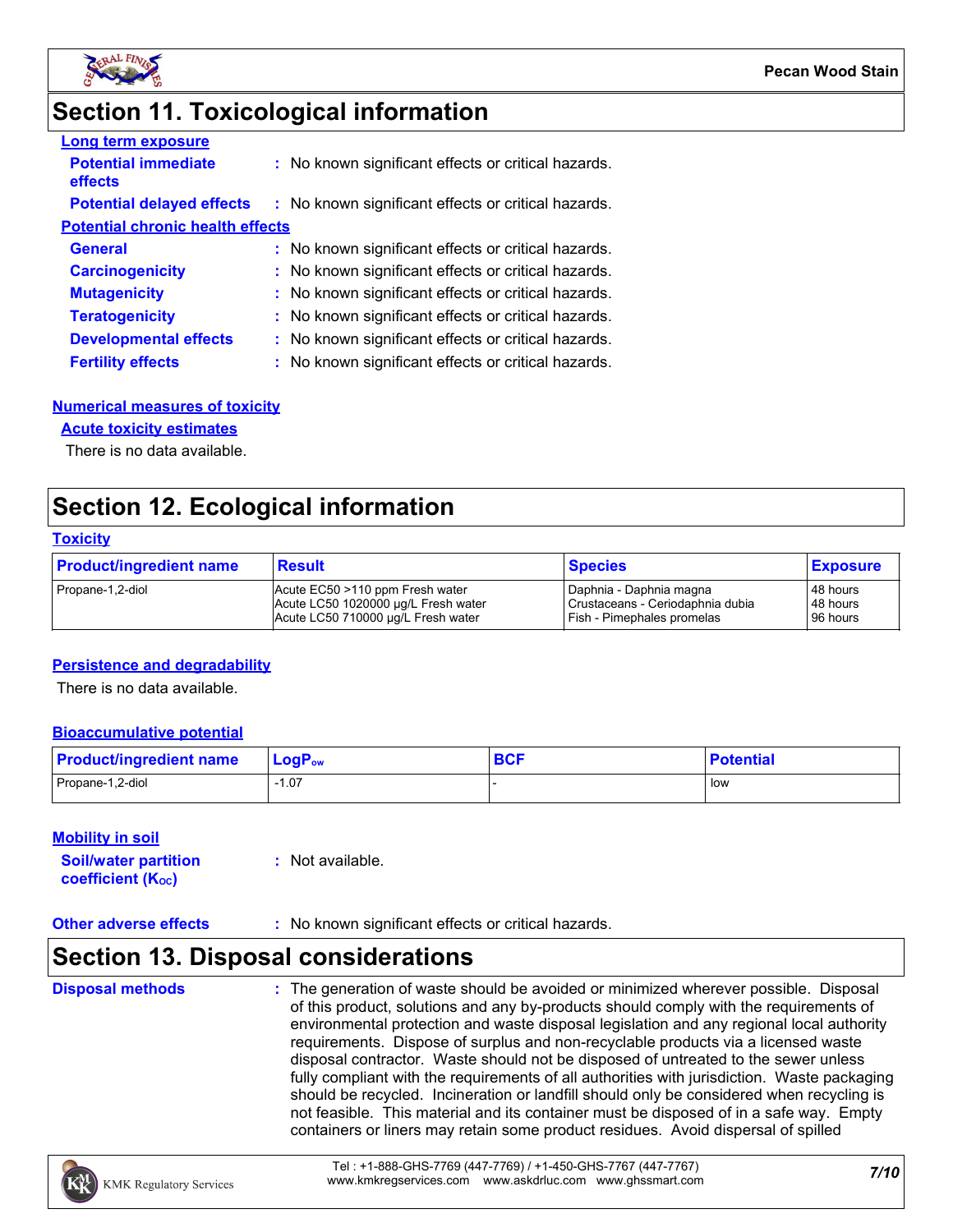

## **Section 13. Disposal considerations**

material and runoff and contact with soil, waterways, drains and sewers.

# **Section 14. Transport information**

|                                      | <b>DOT Classification</b> | <b>TDG Classification</b> | <b>IMDG</b>    | <b>IATA</b>    |
|--------------------------------------|---------------------------|---------------------------|----------------|----------------|
| <b>UN number</b>                     | Not regulated.            | Not regulated.            | Not regulated. | Not regulated. |
| <b>UN proper</b><br>shipping name    |                           |                           |                |                |
| <b>Transport</b><br>hazard class(es) |                           | -                         |                |                |
| <b>Packing group</b>                 |                           |                           |                |                |
| <b>Environmental</b><br>hazards      | No.                       | No.                       | No.            | No.            |

**AERG :** Not applicable.

**Special precautions for user Transport within user's premises:** always transport in closed containers that are **:** upright and secure. Ensure that persons transporting the product know what to do in the event of an accident or spillage.

# **Section 15. Regulatory information**

| <b>U.S. Federal regulations</b>                                                   | : TSCA 8(a) PAIR: Octamethylcyclotetrasiloxane; Poly(oxy-1,2-ethanediyl), $\alpha$ -[4-(1,1,3,3-<br>tetramethylbutyl)phenyl]- $\omega$ -hydroxy-; Poly(oxy-1,2-ethanediyl), $\alpha$ -[(1,1,3,3-<br>tetramethylbutyl)phenyl]-ω-hydroxy- |
|-----------------------------------------------------------------------------------|-----------------------------------------------------------------------------------------------------------------------------------------------------------------------------------------------------------------------------------------|
|                                                                                   | <b>TSCA 8(a) CDR Exempt/Partial exemption: Not determined</b>                                                                                                                                                                           |
|                                                                                   | United States inventory (TSCA 8b): All components are listed or exempted.                                                                                                                                                               |
|                                                                                   | Commerce control list precursor: 2,2',2"-Nitrilotriethanol                                                                                                                                                                              |
|                                                                                   | Clean Water Act (CWA) 311: Propionic acid; Propylene oxide; Cyclohexane                                                                                                                                                                 |
| <b>Clean Air Act Section 112</b><br>(b) Hazardous Air<br><b>Pollutants (HAPs)</b> | : Listed                                                                                                                                                                                                                                |
| <b>Clean Air Act Section 602</b><br><b>Class I Substances</b>                     | : Not listed                                                                                                                                                                                                                            |
| <b>Clean Air Act Section 602</b><br><b>Class II Substances</b>                    | : Not listed                                                                                                                                                                                                                            |
| <b>DEA List I Chemicals</b><br><b>(Precursor Chemicals)</b>                       | : Not listed                                                                                                                                                                                                                            |
| <b>DEA List II Chemicals</b><br><b>(Essential Chemicals)</b>                      | : Not listed                                                                                                                                                                                                                            |
| <b>SARA 302/304</b>                                                               |                                                                                                                                                                                                                                         |
| <b>Composition/information on ingredients</b>                                     |                                                                                                                                                                                                                                         |

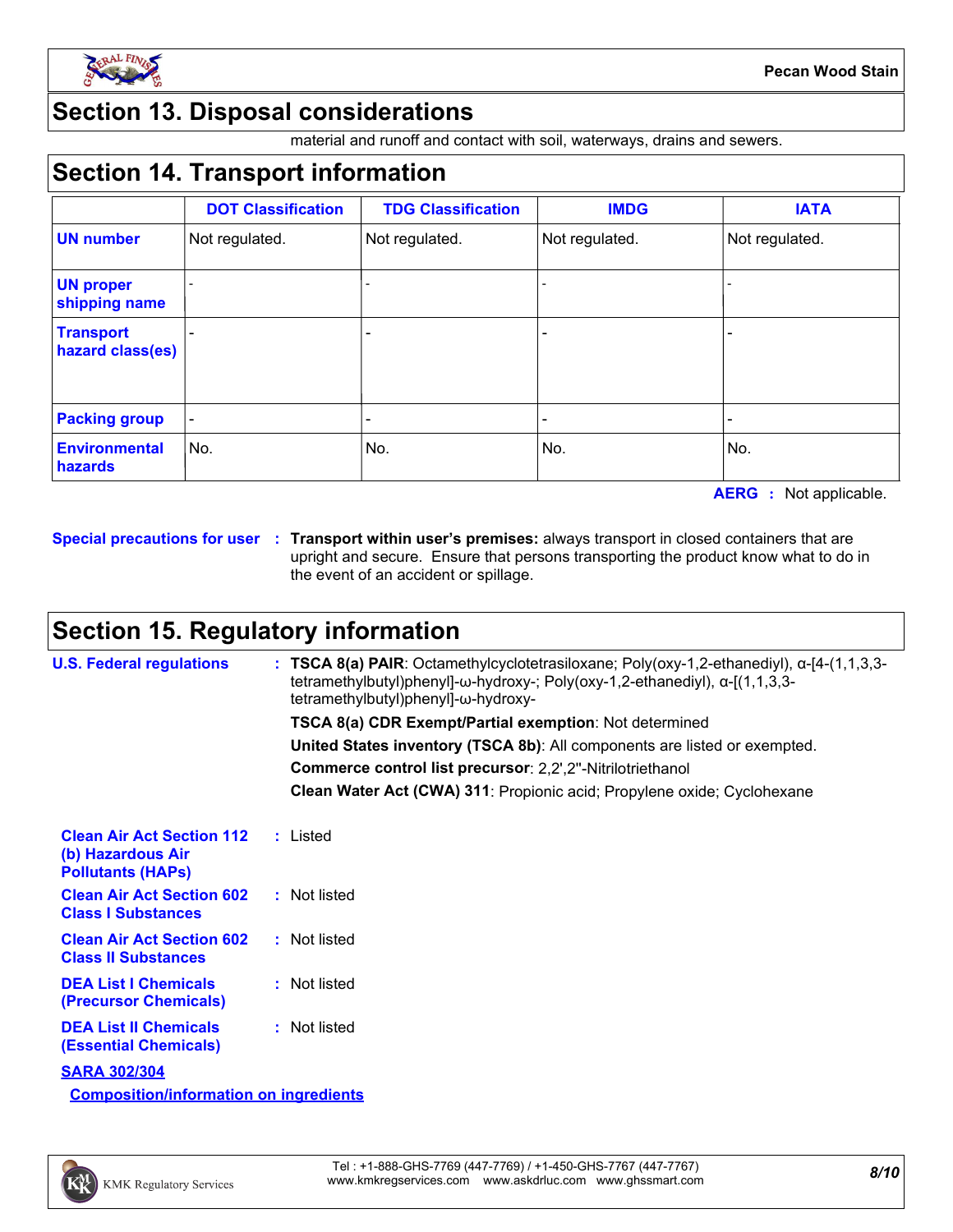

# **Section 15. Regulatory information**

|                 |            | <b>SARA 302 TPQ</b> |           | <b>SARA 304 RQ</b> |           |
|-----------------|------------|---------------------|-----------|--------------------|-----------|
| <b>Name</b>     | <b>EHS</b> | (lbs)               | (gallons) | (lbs)              | (gallons) |
| Hydrazine       | Yes.       | 1000                | 119.9     |                    | 0.12      |
| Ethylene oxide  | Yes.       | 1000                |           | 10                 |           |
| Propylene oxide | Yes.       | 10000               | 1444.3    | 100                | 14.4      |

**SARA 304 RQ :** 4135872.6 lbs / 1877686.2 kg [476954 gal / 1805467.5 L]

#### **SARA 311/312**

**Classification :** Not applicable.

#### **Composition/information on ingredients**

| <b>Name</b>      | <b>Classification</b>                            |
|------------------|--------------------------------------------------|
| Propane-1,2-diol | SERIOUS EYE DAMAGE/ EYE IRRITATION - Category 2A |

#### **SARA 313**

There is no data available.

#### **State regulations**

**Massachusetts :**

- : None of the components are listed. **New York :** None of the components are listed.
- 
- **New Jersey :** The following components are listed: Propane-1,2-diol

**Pennsylvania :** The following components are listed: Propane-1,2-diol

#### **California Prop. 65**

**A WARNING**: This product can expose you to Ethylene oxide, which is known to the State of California to cause cancer and birth defects or other reproductive harm. This product can expose you to chemicals including Hydrazine, 1,4-Dioxane, Propylene oxide, which are known to the State of California to cause cancer, and Ethanediol, which is known to the State of California to cause birth defects or other reproductive harm. For more information go to www. P65Warnings.ca.gov.

| Ingredient name | No significant risk<br><b>level</b> | <b>Maximum</b><br>acceptable dosage<br><b>level</b> |  |
|-----------------|-------------------------------------|-----------------------------------------------------|--|
| Hydrazine       | Yes.                                |                                                     |  |
| 1,4-Dioxane     | Yes.                                |                                                     |  |
| Ethylene oxide  | Yes.                                | Yes.                                                |  |
| Propylene oxide |                                     |                                                     |  |
| Ethanediol      |                                     | Yes.                                                |  |

#### **Canada**

**Canadian lists**

- **Canadian NPRI :** None of the components are listed.
- **CEPA Toxic substances :** None of the components are listed.
	- **:** Not determined.
- **Canada inventory (DSL NDSL)**